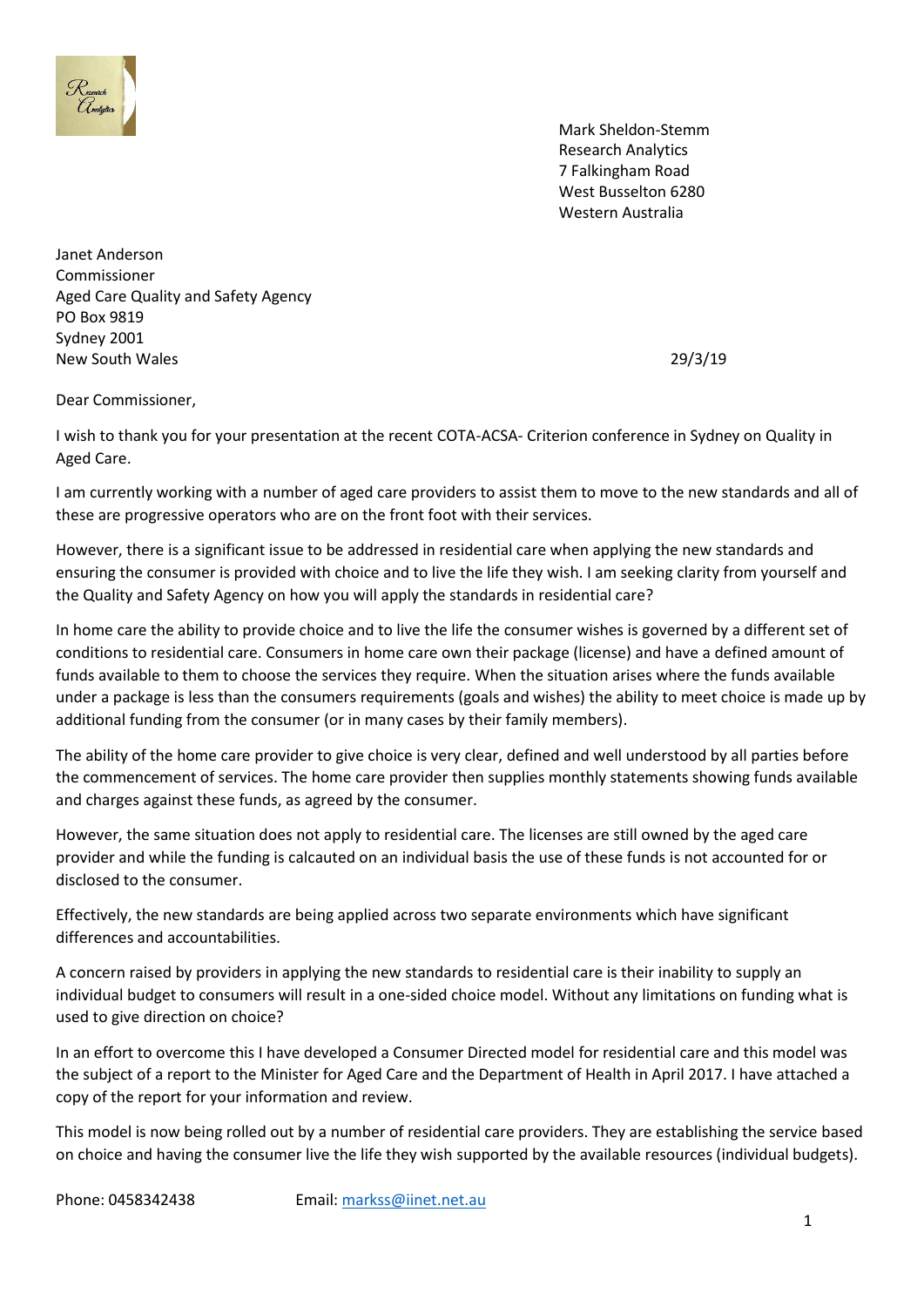They provide full accountability of funding and charges for services and like home care, they supply a monthly statement showing funds allocated and spent.

This is proving very positive for both the consumer and the provider and mirrors how home care services are operated.

Given that only a few have moved to the Consumer Directed Model and many will operate without individual budgets two situations arise.

The first is, for those providers who do not have a system of allocating individual funding and costs, at what point will they be able to communicate the choices being made by a consumer are outside of the funding and resources available? In this case funding is likely to be diverted away from other consumers to those who have the largest set of wishes and goals. Unlike home care, there are no financial boundaries set or agreed.

The second is, where a system is in place that has allocated individual funding and the residential care provider advises the consumer their funds have been spent, however the consumer wishes to have more services. In this case the consumer will need to contribute. This again mirrors what occurs in home care.

This second point has been raised by several of the organisations that have implemented or are implementing the Consumer Directed model.

I seek clarification on the following:

**What will be the view of the Quality Agency staff when assessing these services?**

- **Firstly, for those who do not have an individual budget and are negotiating with the consumer on the reasons why all their choices can't be met.**
- **Secondly, for those who do have an individual budget and the choices of the consumer have been limited to the funds available.**

Unfortunately, this issue appears to be an unintended consequence of the changes to the new standards.

I think it would be better to address this issue early rather than to have a level of uncertainty amongst consumers and providers from the start.

The sites who have trialled and implemented the Consumer Directed model have reported very high satisfaction levels from consumers and their families. Complaints disappear and an open discourse occurs to the benefit of all concerned.

I would be happy to have a conversation with yourself and/or your staff about how this operates so you have a clearer picture of the results.

I look forward to hearing from you on the above and providing an improved system for consumers and providers.

Yours Sincerely

 $M.$  Miss

Mark Sheldon-Stemm Principal Research Analytics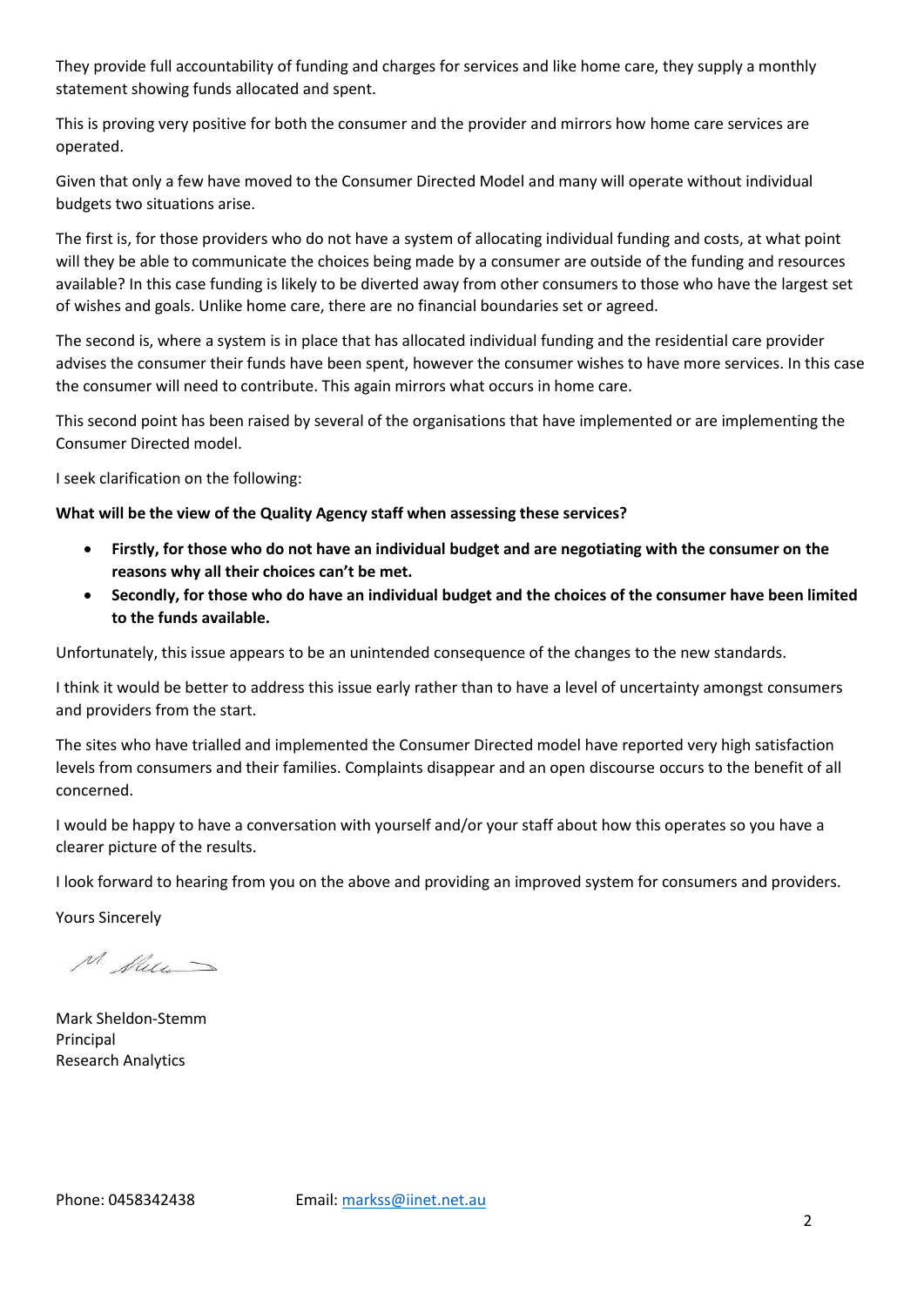

Engage Empower Safeguard

31 May 2019

Office of Commissioner T: (02) 6289 9804

**Mark Sheldon-Stemm Research Analytics** 7 Falkingham Road West Busselton WA 6280

Dear Mr Sheldon-Stemm

Thank you for your correspondence dated 29 March 2019 regarding the new Aged Care Quality Standards, the assessment of residential aged care services and the relationship between funding and choice in those care. I apologise for not responding earlier.

From 1 July 2019, the Aged Care Quality and Safety Commission (Commission) expects that organisations providing aged care services in Australia will be compliant with the new Aged Care Quality Standards (Standards). Standard 1 Consumer dignity and choice, of the new Standards outlines the requirement that each consumer is supported to exercise choice and independence. including in making decisions about their own care and the way care and services are delivered.

The Single Charter of Aged Care Rights which also comes into effect from 1 July 2019 outlines the right of consumers to have control over, and to make decisions about, the personal aspects of their daily life, financial affairs and possessions. The charter provides the same rights to all consumers, regardless of the type of Commonwealth subsided care and services they receive.

It is important to note that the Commission is not prescriptive about how providers of aged care services achieve compliance with the new Standards. In terms of the Commission's assessment approach to understanding how consumer choices are met and the reasons why a choice may not have been met, assessment teams would seek evidence on a range of matters. For example, in the absence of an individual budget, assessment teams may consider:

- the context in which the care or service is being delivered and any limitations this may place on the choices available
- where choices cannot be met, or the choices made impact on others, how the service has sought alternative ways to support the consumer's choice
- the level of involvement by the consumer in looking for alternative solutions
- the satisfaction level of the consumer with the outcome.

1800 951 822 agedcarequality.gov.au